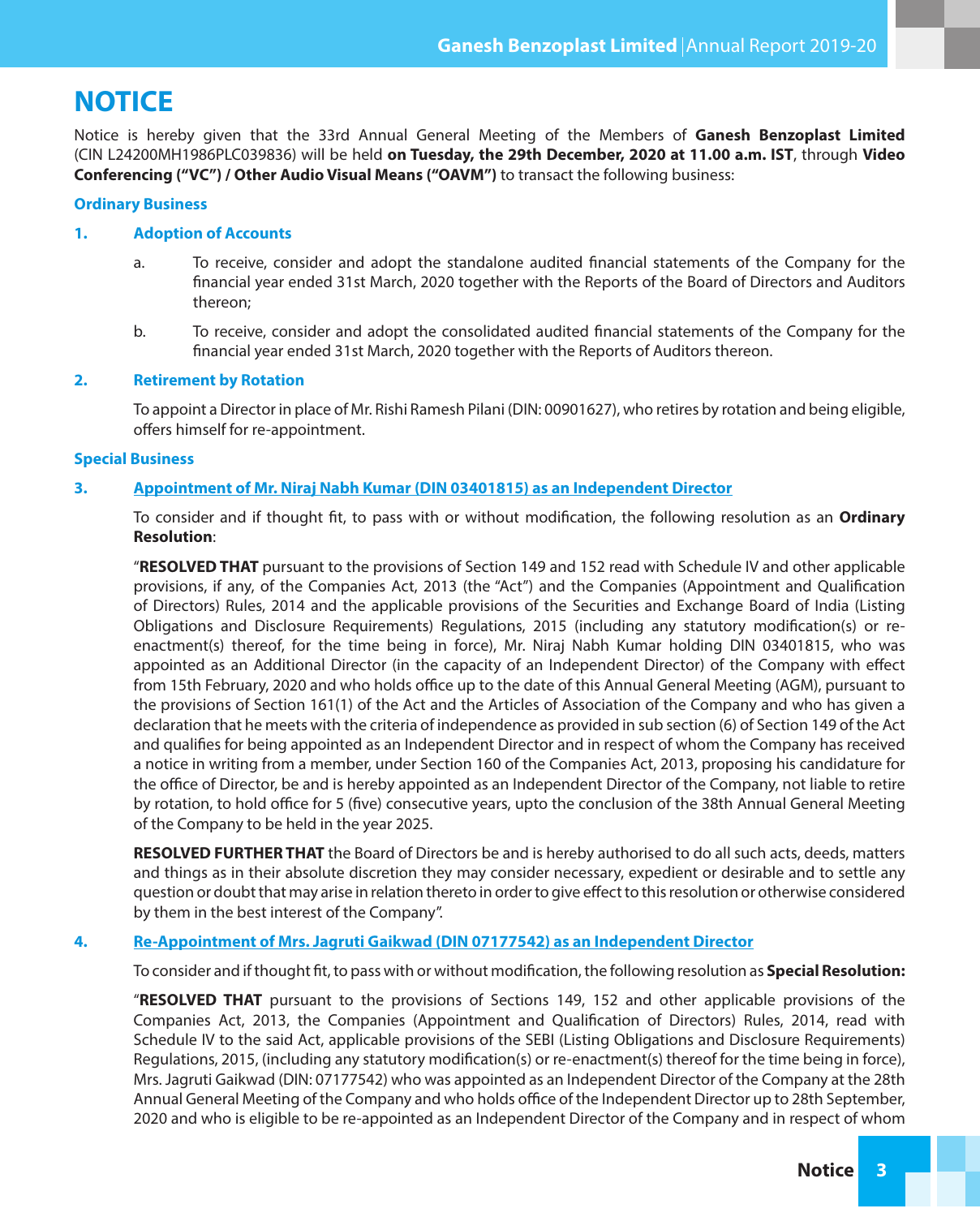the Company has received a Notice in writing from a Member under section 160 of the Companies Act, 2013 proposing her candidature for the office of Director, be and is hereby re-appointed as an Independent Director of the Company, not liable to retire by rotation, for a second consecutive term of 5 (five) years commencing from 29th September, 2020 to 28th September, 2025.

**RESOLVED FURTHER THAT** the Board of Directors be and is hereby authorised to do all such acts, deeds, matters and things as in their absolute discretion they may consider necessary, expedient or desirable and to settle any question or doubt that may arise in relation thereto in order to give effect to this resolution or otherwise considered by them in the best interest of the Company."

#### **5. Ratication of the Remuneration Payable to Cost Auditor for the Financial Year 2020-21**

To consider and if thought fit, to pass with or without modification(s), the following resolution as an **Ordinary Resolution**:

"**RESOLVED THAT** pursuant to the provisions of Section 148(3) and other applicable provisions of the Companies Act, 2013 read with Rule 14 of the Companies (Audit and Auditors) Rules, 2014 (including any statutory modification or re-enactment(s) thereof for the time being in force), the remuneration payable to M/s. S K Agarwal & Associates, Cost Accountants (Firm Registration No.100322) who was appointed by the Board of Directors of the Company to conduct the audit of the cost records of the Company for the financial year 2020-21, amounting to  $\bar{z}$  1,50,000/-(Rupees One Lac Fifty Thousand Only) plus applicable taxes & reimbursement of out-of-pocket expenses payable for conducting the audit be and is hereby ratified and confirmed.

**RESOLVED FURTHER THAT** the Board of Directors of the Company (including its Committee thereof) be and is hereby authorised to do all such acts, deeds, matters and things as may be considered necessary, desirable or expedient to give effect to this resolution."

#### **By Order of the Board of Directors**

**Ekta Dhanda Company Secretary**

### **13th November, 2020 (ACS: 18796)**

### **Regd. Office:**

Dina Building, First Floor, 53 Maharshi Karve Road, Marine Lines (East), Mumbai - 400 002

### **CIN:** L24200MH1986PLC039836 **Website: www.gblinfra.com**

#### **Notes:**

- 1. An Explanatory Statement pursuant to Section 102(1) of the Companies Act, 2013, ("the Act") relating to Special business to be transacted at the Annual General Meeting is annexed hereto.
- 2. In view of the massive outbreak of the COVID-19 pandemic, the Ministry of Corporate Affairs ("MCA") pursuant to Circular No. 20/2020 dated 5th May, 2020 read with Circular No. 14/2020 dated 8th April, 2020 and Circular No.17/2020 dated 13th April, 2020 ("MCA Circulars") and other applicable circulars issued by the Securities and Exchange Board of India (SEBI), permitted holding of Annual General Meeting (AGM) through video conferencing (VC) or other audio visual means (OAVM) without the physical presence of Members at a common venue. Hence, Members can attend and participate in the ensuing AGM through VC/OAVM in compliance with the provisions of the Companies Act, 2013 ("Act"), SEBI (Listing Obligations and Disclosure Requirements) Regulations, 2015 ("SEBI Listing Regulations") and MCA Circulars.
- 3. Since this AGM is being held pursuant to the MCA Circulars through VC / OAVM, physical attendance of Members has been dispensed with. Accordingly, the facility for appointment of proxies by the Members will not be available for the AGM and hence the Proxy Form, Attendance Slip and Route map are not annexed to this Notice.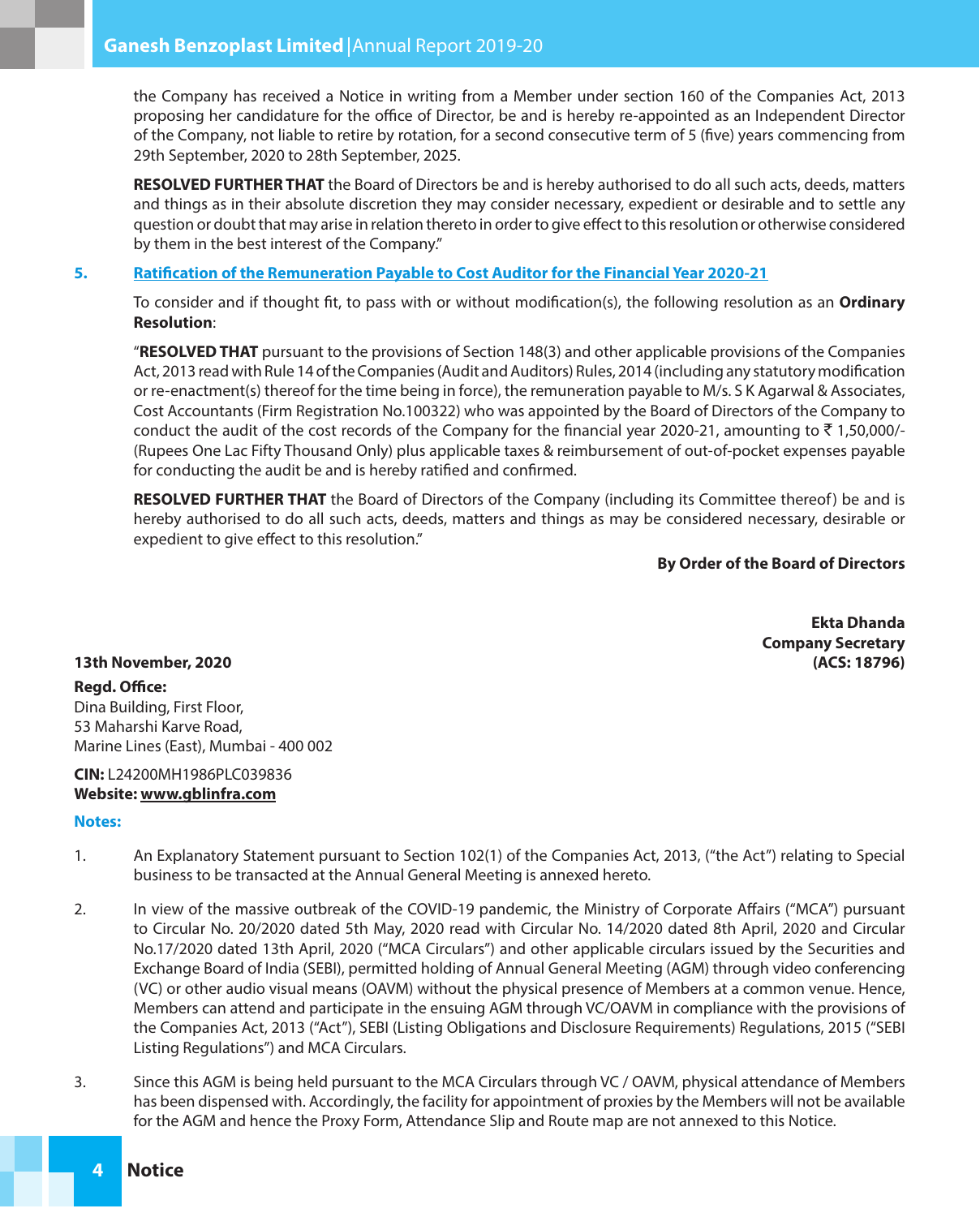- 4. Pursuant to the Circular No. 14/2020 dated 8th April, 2020, issued by the Ministry of Corporate Affairs, since the facility to appoint proxy to attend and cast vote for the members is not available for this AGM. However, the Body Corporates are entitled to appoint authorised representatives to attend the AGM through VC/OAVM and participate thereat and cast their votes through e-voting.
- 5. Institutional / Corporate Shareholders (i.e. other than individuals / HUF, NRI, etc.) are required to send a scanned copy (PDF/JPG Format) of its Board or governing body Resolution/Authorization etc., authorizing its representative to attend the AGM through VC / OAVM on its behalf and to vote through remote e-voting. The said Resolution/Authorization shall be sent through its registered email address to Scrutinizer by e-mail to **vkmassociates@yahoo.com** with a copy marked to **investors@gblinfra.com**.
- 6. The Register of Members and Share Transfer Books of the Company will be closed from **Wednesday, December 23, 2020 to Tuesday, December 29, 2020 (both days inclusive)** for the purpose of AGM.
- 7. Participation through VC / OAVM shall be reckoned for the purpose of quorum for the AGM as per Section 103 of the Companies Act, 2013.
- 8. At the 32nd Annual General Meeting held on 30th September, 2019, the members approved appointment of M/s Samria & Co., Chartered Accountants (Firm Registration No. 109043W) as Statutory Auditors of the Company to hold office for a period of two years from the conclusion of 32nd AGM till the conclusion of the 34th AGM. Pursuant to the amendments made to Section 139 of the Companies Act, 2013 by the Companies (Amendment) Act, 2017 effective from 7th May, 2018, the requirement of seeking ratification of the Members for the appointment of the Statutory Auditors had been withdrawn from the Statute. Accordingly, no resolution is being proposed for ratification of appointment of Statutory Auditors at this AGM. The Statutory Auditors have given a confirmation to the effect that they are eligible to continue with their appointment and that they have not been disqualified in any manner from continuing as Statutory Auditors.
- 9. Statement giving details of the Directors seeking appointment/re-appointment is also annexed with this Notice pursuant to the requirement of Regulation 36(3) of the SEBI (Listing Obligations and Disclosure Requirements) Regulations, 2015 (hereinafter referred to as 'Listing Regulations') and Secretarial Standard on General Meeting ("SS-2").
- 10. All the relevant documents referred to in this AGM Notice and Explanatory Statement etc., Register of Directors' and Key Managerial Personnel and their shareholding maintained under Section 170 and Register of Contracts or Arrangements in which Directors are interested maintained under Section 189 of the Companies Act, 2013 and other documents shall be available electronically for inspection by the members at the AGM. Members seeking to inspect such documents can send an e-mail to **investors@gblinfra.com** from their registered e-mail address.
- 11. AGM has been convened through VC/OAVM in compliance with applicable provisions of the Companies Act, 2013 read with MCA Circular No. 14/2020 dated 8th April, 2020 and MCA Circular No. 17/2020 dated 13th April, 2020 and MCA Circular No. 20/2020 dated 5th May, 2020.
- 12. In compliance with the aforesaid MCA Circulars and SEBI Circular dated 12th May, 2020, Notice of the AGM along with the Annual Report 2019-20 is being sent only through electronic mode to those Members whose email addresses are registered with the Company/Depositories. Members may note that the Notice and Annual Report 2019-20 will also be available on the Company's website **www.gblinfra.com**, website of the Stock Exchange i.e. BSE Limited at **www.bseindia.com** and is also available on the website of CDSL (agency for providing the Remote e-Voting facility) i.e. **www.evotingindia.com**.
- 13. Members holding shares in dematerialized mode are requested to register/update their email addresses with the relevant Depository Participants. Members holding shares in physical mode and who have not registered/updated their email addresses with the Company/RTA are requested to register/update their email addresses by writing to Company's Registrar and Share Transfer Agent, i.e Bigshare Services Private Ltd., ("Bigshare") 1st Floor, Bharat Tin Works Building, Opp. Vasant Oasis, Makwana Road, Marol, Andheri East, Mumbai 400 059, Tel: 022 6263 8200 Fax: 022 6263 8299, E-mail: **info@bigshareonline.com** along with the copy of the signed request letter mentioning the name, Folio No., E-mail address and Mobile No. along with self-attested copy of the PAN Card.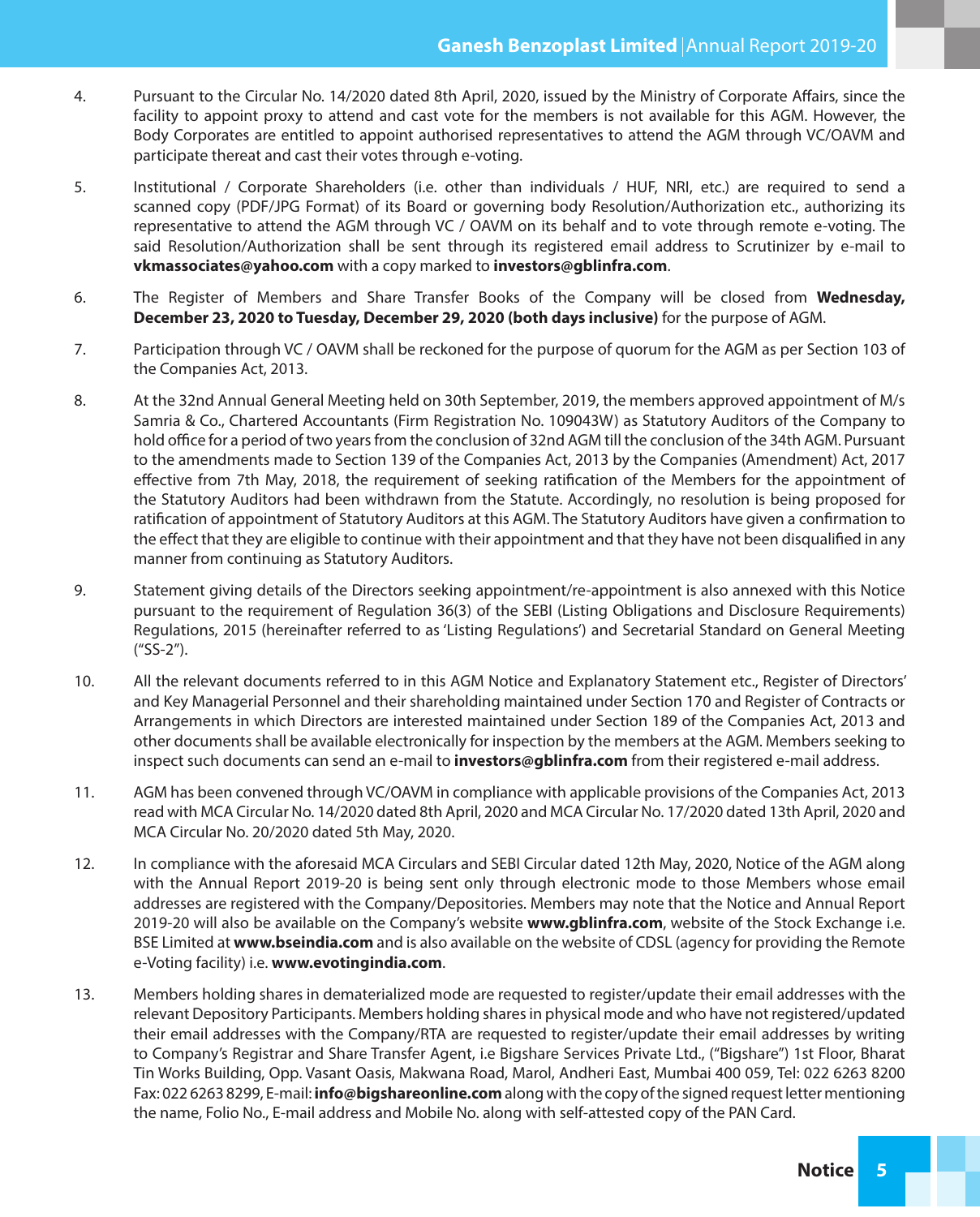- 14. The Securities and Exchange Board of India ("SEBI") has mandated the submission of Permanent Account Number (PAN) by every participant in securities market. Members holding shares in electronic form are, therefore, requested to submit the PAN to their depository participants with whom they are maintaining their demat accounts. Members holding shares in physical form can submit their PAN details to the Company's Registrar and Share Transfer Agent, Bigshare Services Private Limited.
- 15. Members holding shares in physical form, in identical order of names, in more than one folio are requested to send to the Company or Bigshare Services Private Limited, the details of such folios together with the share certificates for consolidating their holdings in one folio. A consolidated share certificate will be issued to such Members after making requisite changes.
- 16. Members holding shares in electronic mode are requested to intimate any change in their address or Bank mandates to their Depository Participants ("DPs ") with whom they are maintaining their demat accounts. Members holding shares in Physical mode are requested to advise any change in their address or Bank mandates to the Company/ Company's Registrar and Transfer Agent i.e **Bigshare Services Private Ltd., ("Bigshare") 1st Floor, Bharat Tin Works Building, Opp. Vasant Oasis, Makwana Road, Marol, Andheri East, Mumbai 400 059, Tel: 022 6263 8200 Fax : 022 6263 8299, E-mail: info@bigshareonline.com**.
- 17. SEBI notification no. SEBI/LAD-NRO/GN/2018/24 dated 8th June 2018 and further amendment vide notification no. SEBI/LAD-NRO/GN/2018/49 da0ted 30th November 2018 requests for effecting transfer of securities (except in case of transmission or transposition of securities) shall not be processed from 1st April 2019 unless the securities are held in the dematerialised form with the depositories. therefore, members are requested to take action to dematerialise the equity shares of the company, promptly. In order to dematerialize your shares, please open a demat account with any of the depository participant (DP) and submit your physical share certificate(s) to DP along with the necessary documents as required in this connection. The Company ISIN is INE3880A1029. in case of any further query/clarification, the shareholders may contact RTA/company.
- 18. Members holding shares in physical mode:
	- (i) **are required to submit their Permanent Account Number (PAN) and Bank account details to the Company/ RTA, if not registered with the Company as mandated by the SEBI.**
	- (ii) are advised to register the nomination in respect of their shareholding in the Company by filing Nomination Form (SH-13) with Bigshare.
	- (iii) **are requested to register /update their e-mail address with the Company/ Bigshare for receiving all communications from the Company electronically.**
- 19. Members holding shares in electronic mode:
	- (i) **are required to submit their Permanent Account Number (PAN) and Bank account details to their respective DPs with whom they are maintaining their Demat accounts**.
	- (ii) are advised to contact their respective DPs for registering the Nomination.
	- (iii) **are requested to register /update their e-mail address with their respective DPs for receiving all communications from the Company electronically**.
- 20. Non-Resident Indian members are requested to inform Bigshare/respective DPs, immediately of :
	- (i) Change in their residential status on return to India for permanent settlement.
	- (vii) Particulars of their Bank account maintained in India with complete name, Branch, account type, account number and address of the Bank with pin code number, if not furnished earlier.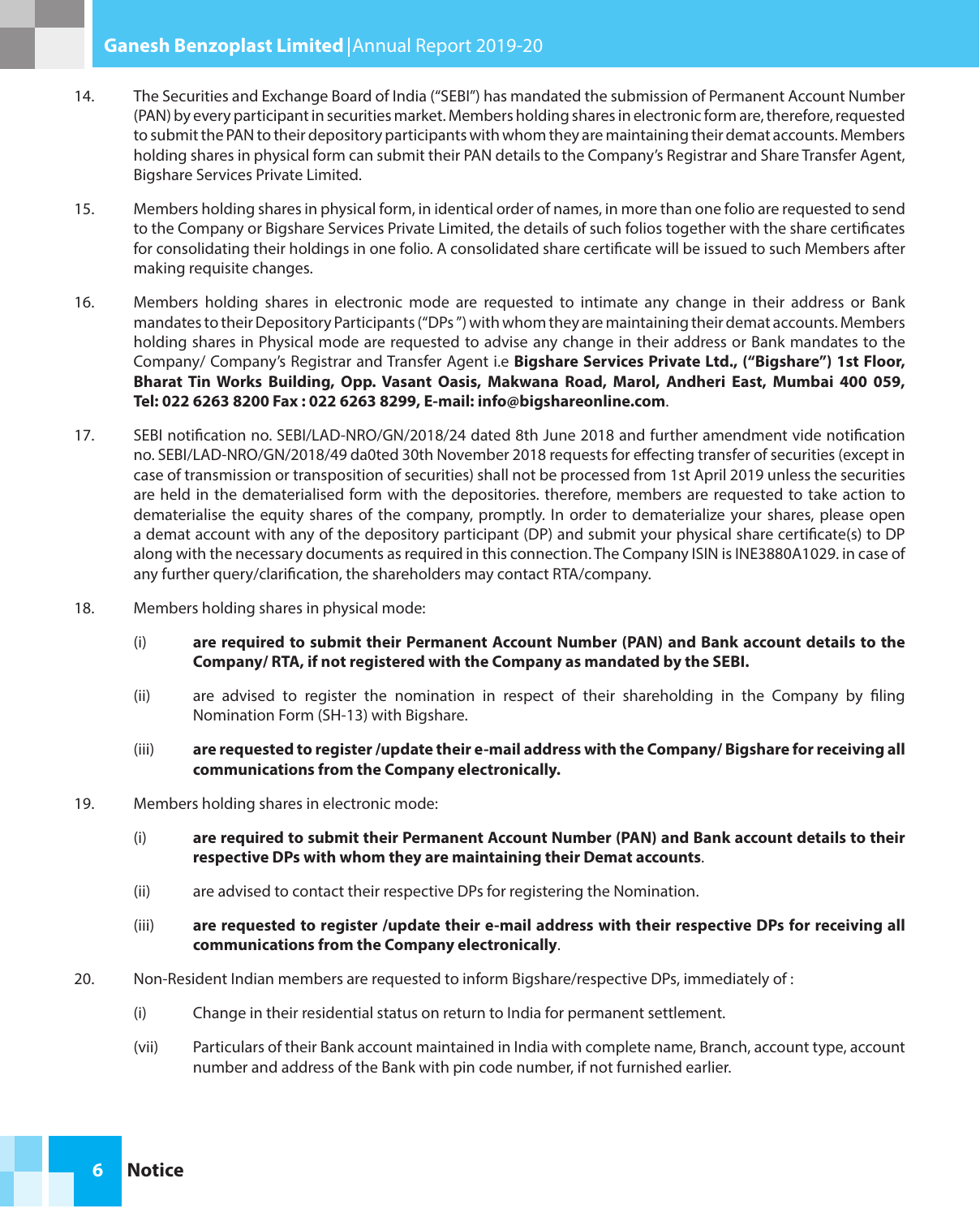#### **21. INSTRUCTIONS FOR SHAREHOLDERS ATTENDING THE AGM THROUGH VC/OAVM ARE AS UNDER:**

- (i) Members will be provided with a facility to attend the AGM through VC/OAVM through the CDSL e-Voting system. Shareholders may access the same at **https://www.evotingindia.com** under shareholders/ members login by using the remote e-voting credentials. The link for VC/OAVM will be available in shareholder/members login where the EVSN of Company will be displayed.
- (ii) The Members can join the AGM in the VC/OAVM mode 15 minutes before and after the scheduled time of the commencement of the Meeting by following the procedure mentioned in the Notice. The facility of participation at the AGM through VC/OAVM will be made available to atleast 1000 members on first come first served basis. This will not include large Shareholders (Shareholders holding 2% or more shareholding), Promoters, Institutional Investors, Directors, Key Managerial Personnel, the Chairpersons of the Audit Committee, Nomination and Remuneration Committee and Stakeholders Relationship Committee, Auditors etc. who are allowed to attend the AGM without restriction on account of first come first served basis.
- (iii) Shareholders are encouraged to join the Meeting through Laptops / IPads for better experience.
- (iv) Further shareholders will be required to allow Camera and use Internet with a good speed to avoid any disturbance during the meeting.
- (v) Please note that Participants Connecting from Mobile Devices or Tablets or through Laptop connecting via Mobile Hotspot may experience Audio/Video loss due to Fluctuation in their respective network. It is therefore recommended to use Stable Wi-Fi or LAN Connection to mitigate any kind of aforesaid glitches.
- (vi) As the AGM is being conducted through VC / OAVM, for the smooth conduct of proceedings of the AGM, Members are encouraged to express their views / send their queries in advance mentioning their name demat account number / folio number, email id, mobile number at **investors@gblinfra.com**. Questions / queries received by the Company till 5.00 p.m. on Tuesday, 22nd December, 2020 shall only be considered and responded.
- (vii) Members who would like to express their views or ask questions during the AGM may register themselves as a speaker by mentioning their name demat account number/folio number, email id, mobile number on email id **investors@gblinfra.com** between 9.00 a.m. on Wednesday, 23rd December, 2020 to 5.00 p.m. on Friday, 25th December, 2020.
- (viii) Those shareholders who have registered themselves as a speaker will only be allowed to express their views/ask questions during the meeting. The Company reserves the right to restrict the number of speakers depending on the availability of time for the AGM.
- **(xi) If you have any queries or issues regarding attending AGM & e-Voting from the e-Voting System, you may refer the Frequently Asked Questions ("FAQs") and e-voting manual available at www.evotingindia.com, under help section or write an email to helpdesk.evoting@cdslindia. com or contact Mr. Nitin Kunder (022- 23058738 ) or Mr. Mehboob Lakhani (022-23058543) or Mr. Rakesh Dalvi (022-23058542).**
- **(x) All grievances connected with the facility for voting by electronic means may be addressed to Mr. Rakesh Dalvi, Manager, (CDSL, ) Central Depository Services (India) Limited, A Wing, 25th Floor, Marathon Futurex, Mafatlal Mill Compounds, N M Joshi Marg, Lower Parel (East), Mumbai - 400013 or send an email to helpdesk.evoting@cdslindia.com or call on 022-23058542/43.**

#### **22. VOTING OPTIONS:**

Pursuant to the provisions of Section 108 of the Companies Act, 2013 read with Rule 20 of the Companies (Management and Administration) Rules, 2014 (as amended) and Regulation 44 of SEBI (Listing Obligations & Disclosure Requirements) Regulations, 2015 (as amended), the Company is providing facility of remote e-voting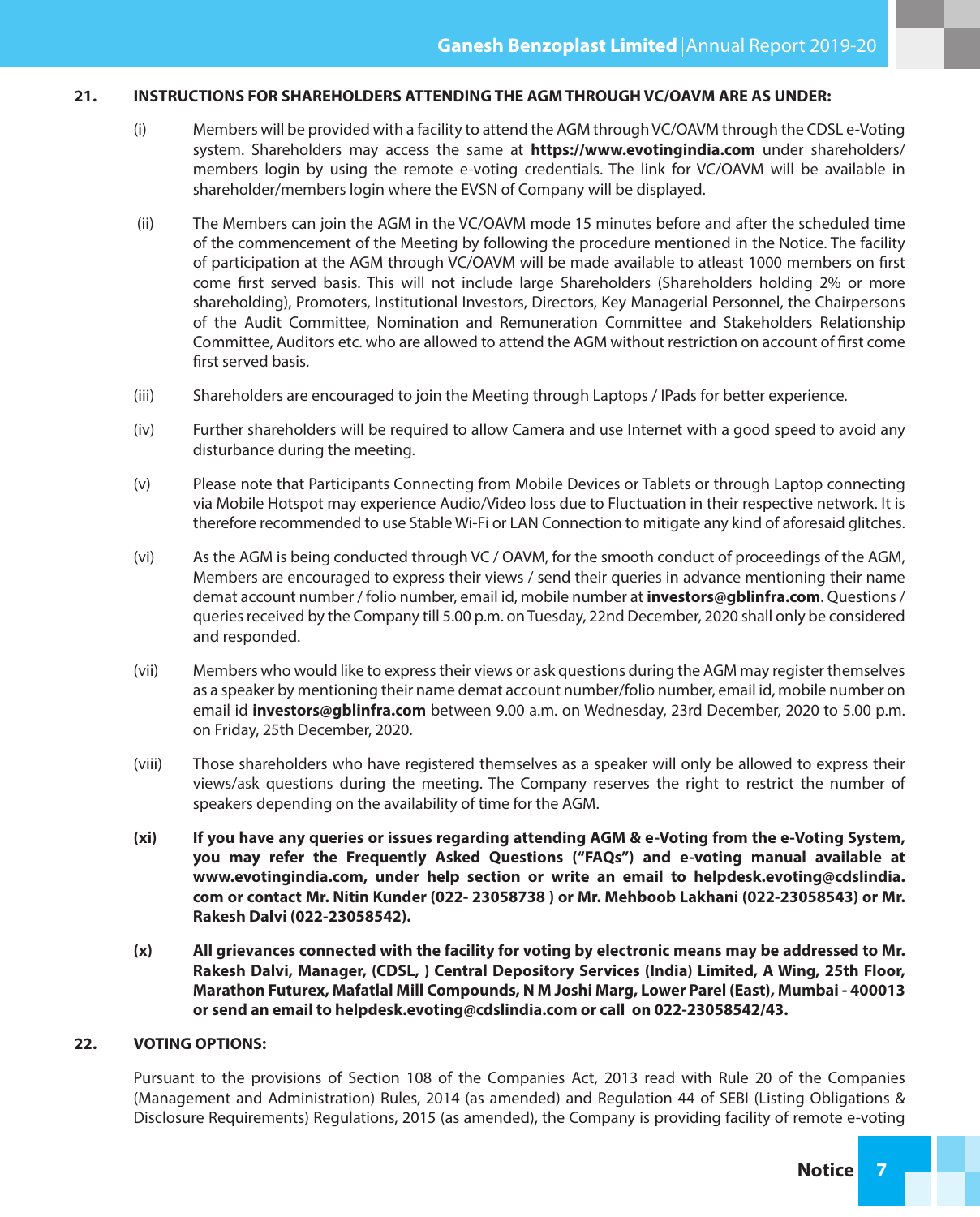to its Members in respect of the business to be transacted at the AGM. For this purpose, the Company has entered into an agreement with Central Depository Services (India) Limited (CDSL) for facilitating voting through electronic means, as the authorised agency. The facility of casting votes by a member using remote e-voting system as well as voting on the date of the AGM will be provided by CDSL.

### **23. THE INSTRUCTIONS FOR SHAREHOLDERS FOR REMOTE E-VOTING ARE AS UNDER**

- (i) The remote e-voting period commences on **Saturday, 26th December, 2020 (10.00 a.m. IST) and ends on Monday, 28th December, 2020 (5.00 p.m. IST). During this period, Members of the Company, holding shares either in physical form or in dematerialized form, as on the close of working hours**  on Tuesday, 22nd December, 2020 ('Cut-off date') may cast their vote electronically. The remote **e-voting module shall be disabled by CDSL for voting on Monday, 28th December, 2020 after 5.00 p.m. IST.** Once the vote on a resolution is cast by the Member, he/she shall not be allowed to change it subsequently.
- (ii) Shareholders who have already voted prior to the meeting date would not be entitled to vote at the meeting venue.
- (iii) The shareholders should log on to the e-voting website **www.evotingindia.com**.
- (iv) Click on "Shareholders" module.
- (v) Now enter your User ID
	- a. For CDSL: 16 digits beneficiary ID,
	- b. For NSDL: 8 Character DP ID followed by 8 Digits Client ID,
	- c. Shareholders holding shares in Physical Form should enter Folio Number registered with the Company.

OR

Alternatively, if you are registered for CDSL's EASI/EASIEST e-services, you can log-in at **https://www.cdslindia.com** from Login - Myeasi using your login credentials. Once you successfully log-in to CDSL's EASI/EASIEST e-services, click on e-Voting option and proceed directly to cast your vote electronically.

- (vi) Next enter the Image Verification as displayed and Click on Login.
- (vii) If you are holding shares in demat form and had logged on to www.evotingindia.com and voted on an earlier e-voting of any company, then your existing password is to be used.
- (viii) If you are a first time user follow the steps given below:

| For Shareholders holding shares in Demat Form and Physical Form |                                                                                                                                                                                                 |  |  |
|-----------------------------------------------------------------|-------------------------------------------------------------------------------------------------------------------------------------------------------------------------------------------------|--|--|
| <b>PAN</b>                                                      | Enter your 10 digit alpha-numeric *PAN issued by Income Tax Department (Applicable<br>for both demat shareholders as well as physical shareholders)                                             |  |  |
|                                                                 | Shareholders who have not updated their PAN with the Company/Depository<br>Participant are requested to use the sequence number sent by Company/RTA or<br>contact Company/RTA.                  |  |  |
| <b>Dividend</b><br><b>Bank Details</b>                          | Enter the Dividend Bank Details or Date of Birth (in dd/mm/yyyy format) as recorded in<br>your demat account or in the company records in order to login.                                       |  |  |
| <b>OR Date of</b><br><b>Birth (DOB)</b>                         | If both the details are not recorded with the depository or company please enter<br>٠<br>the member id / folio number in the Dividend Bank details field as mentioned in<br>$instruction (v)$ . |  |  |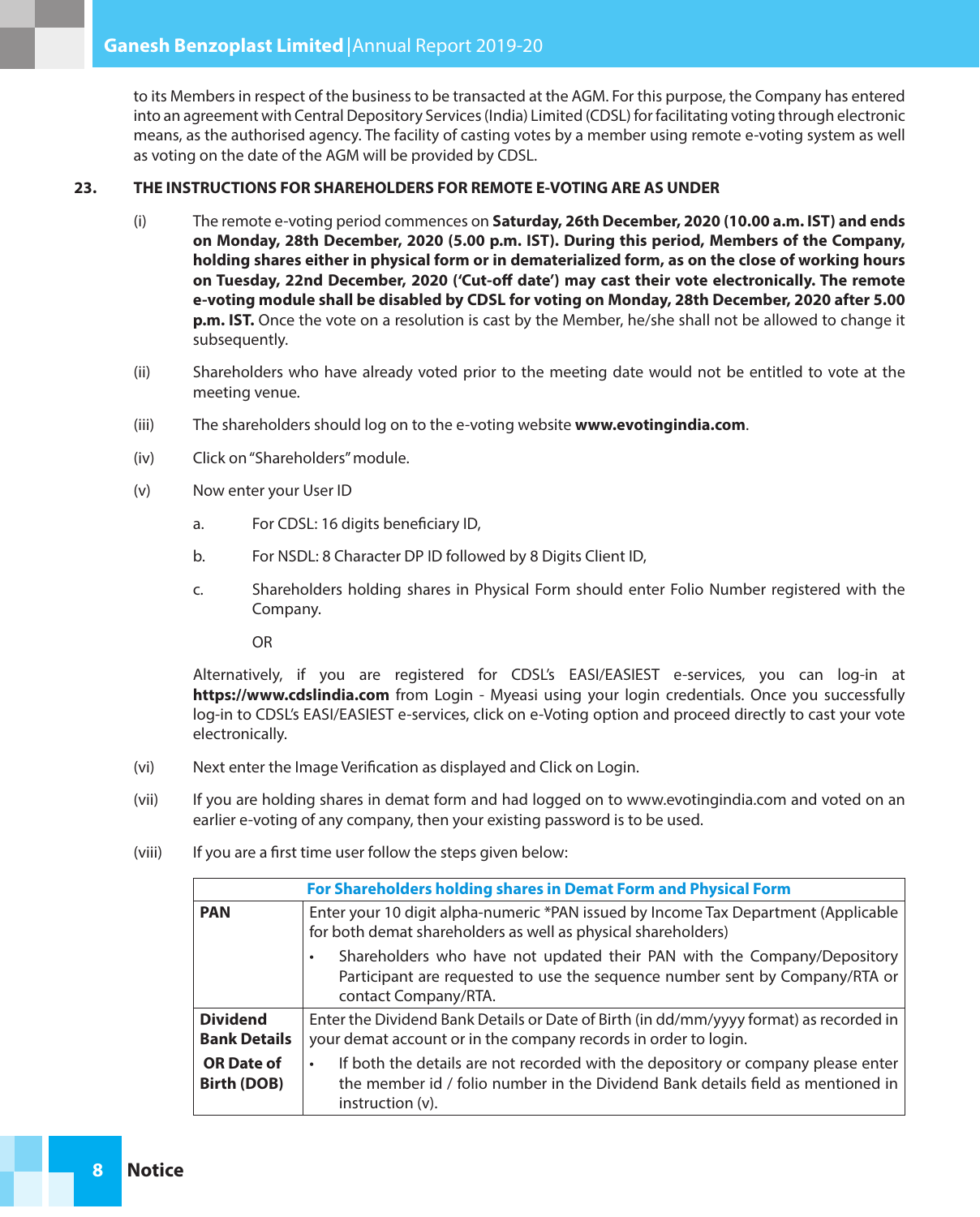- (ix) After entering these details appropriately, click on "SUBMIT" tab.
- (x) Shareholders holding shares in physical form will then directly reach the Company selection screen. However, shareholders holding shares in demat form will now reach 'Password Creation' menu wherein they are required to mandatorily enter their login password in the new password field.
- (xi) Kindly note that this password is to be also used by the demat holders for voting for resolutions of any other company on which they are eligible to vote, provided that company opts for e-voting through CDSL platform. It is strongly recommended not to share your password with any other person and take utmost care to keep your password confidential.
- (xii) For shareholders holding shares in physical form, the details can be used only for e-voting on the resolutions contained in this Notice.
- (xiii) Click on the EVSN of Ganesh Benzoplast Limited on which you choose to vote.
- (xiv) On the voting page, you will see "RESOLUTION DESCRIPTION" and against the same the option "YES/NO" for voting. Select the option YES or NO as desired. The option YES implies that you assent to the Resolution and option NO implies that you dissent to the Resolution.
- (xv) Click on the "RESOLUTIONS FILE LINK" if you wish to view the entire Resolution details.
- (xvi) After selecting the resolution you have decided to vote on, click on "SUBMIT". A confirmation box will be displayed. If you wish to confirm your vote, click on "OK", else to change your vote, click on "CANCEL" and accordingly modify your vote.
- (xvii) Once you "CONFIRM" your vote on the resolution, you will not be allowed to modify your vote.
- (xviii) You can also take a print of the votes cast by clicking on "Click here to print" option on the Voting page.
- (xix) If a demat account holder has forgotten the login password then Enter the User ID and the image verification code and click on Forgot Password & enter the details as prompted by the system.
- (xx) Shareholders can also cast their vote using CDSL's mobile app "m-Voting". The m-Voting app can be downloaded from respective Store. Please follow the instructions as prompted by the mobile app while Remote Voting on your mobile.
- (xxi) Note for Non Individual Shareholders and Custodians
	- Non-Individual shareholders (i.e. other than Individuals, HUF, NRI etc.) and Custodians are required to log on to **www.evotingindia.com** and register themselves in the "Corporates" module.
	- • A scanned copy of the Registration Form bearing the stamp and sign of the entity should be emailed to **helpdesk.evoting@cdslindia.com**.
	- After receiving the login details a Compliance User should be created using the admin login and password. The Compliance User would be able to link the account(s) for which they wish to vote on.
	- • The list of accounts linked in the login should be mailed to **helpdesk.evoting@cdslindia.com** and on approval of the accounts they would be able to cast their vote.
	- A scanned copy of the Board Resolution and Power of Attorney (POA) which they have issued in favour of the Custodian, if any, should be uploaded in PDF format in the system for the scrutinizer to verify the same.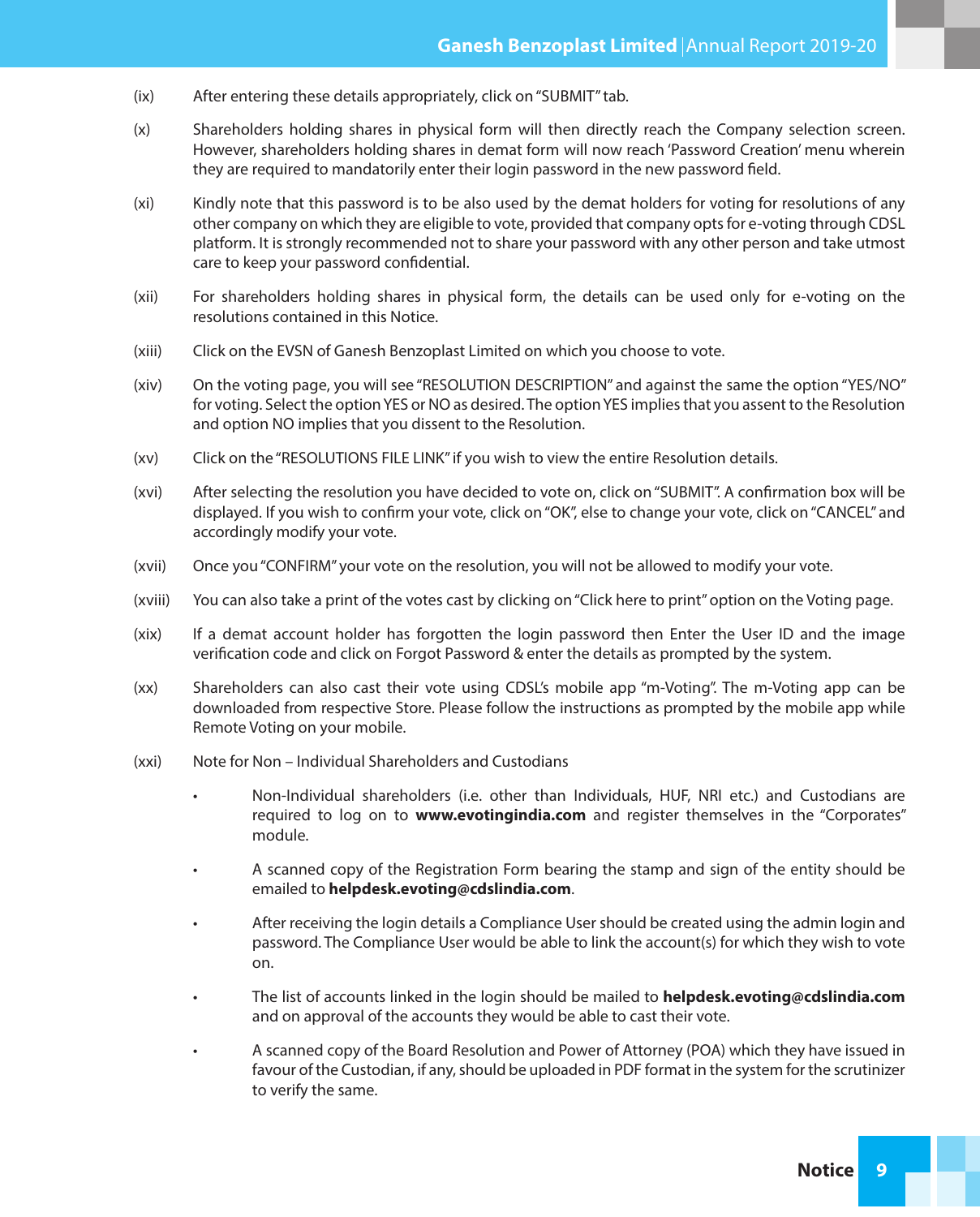Alternatively Non Individual shareholders are required to send the relevant Board Resolution/ Authority letter etc. together with attested specimen signature of the duly authorized signatory who are authorized to vote, to the Scrutinizer and to the Company at the email address viz; **investors@gblinfra.com** (designated email address by company) if they have voted from individual tab & not uploaded same in the CDSL e-voting system for the scrutinizer to verify the same.

# **PROCESS FOR THOSE SHAREHOLDERS WHOSE EMAIL ADDRESSES ARE NOT REGISTERED WITH THE DEPOSITORIES FOR OBTAINING LOGIN CREDENTIALS FOR E-VOTING FOR THE RESOLUTIONS PROPOSED IN THIS NOTICE:**

- (i) For Physical shareholders- Please send a request letter mentioning therein Name of Shareholder, Folio No., Mobile No. and Email ID along with self-attested copy of PAN Card by email to Company at **investors@gblinfra.com** or to Company's RTA Bigshare Services Private Limited at **info@bigshareonline.com**.
- (ii) For Demat shareholders please provide Demat account details (CDSL-16 digit beneficiary ID or NSDL-16 digit DPID + CLID), Name, client master or copy of Consolidated Account statement, and self-attested scanned copy of PAN card by email to Company at **investors@gblinfra.com** to Company's RTA Bigshare Services Private Limited at **info@bigshareonline.com**.

#### **INSTRUCTIONS FOR SHAREHOLDERS FOR E-VOTING DURING THE AGM ARE AS UNDER:-**

- (i) The procedure for e-Voting on the day of the AGM is same as the instructions mentioned above for Remote e-voting.
- (ii) Only those shareholders, who are present in the AGM through VC/OAVM facility and have not casted their vote on the Resolutions through remote e-Voting and are otherwise not barred from doing so, shall be eligible to vote through e-Voting system available during the AGM.
- (iii) If any Votes are cast by the shareholders through the e-voting available during the AGM and if the same shareholders have not participated in the meeting through VC/OAVM facility , then the votes cast by such shareholders shall be considered invalid as the facility of e-voting during the meeting is available only to the shareholders attending the meeting.
- (iv) Shareholders who have voted through Remote e-Voting will be eligible to attend the AGM. However, they will not be eligible to vote at the AGM.
- (v) The details of the person who may be contacted for any grievances connected with the facility for e-Voting on the day of the AGM shall be the same person mentioned for Remote e-voting.

## 24 OTHER INSTRUCTIONS:

- (i) The Company has appointed **CS Vijay Kumar Mishra (Membership No. FCS 5023), Partner of VKM & Associates, Practicing Company Secretary, as scrutiniser** (the 'Scrutiniser') for conducting the e-voting and remote e-voting process for the Annual General Meeting in a fair and transparent manner.
- (ii) The members who have cast their vote by remote e-voting may attend the meeting through VC / OAVM but shall not be entitled to cast their vote again.
- (iii) A person, whose name is recorded in the register of members or in the register of beneficial owners as on the **cut-off date, Tuesday, 22nd December, 2020** only shall be entitled to avail the facility of remote e-voting as well as voting at the AGM through e-voting. The voting rights of Members shall be in proportion to their shares of the paid up equity share capital of the Company as on Cut-off Date.
- (iv) Any person, who acquires shares of the Company and become member of the Company after dispatch of the notice and holding shares as of the **cut-off date, Tuesday, 22nd December, 2020,** may follow the above mentioned instructions for remote evoting or e-voting at AGM.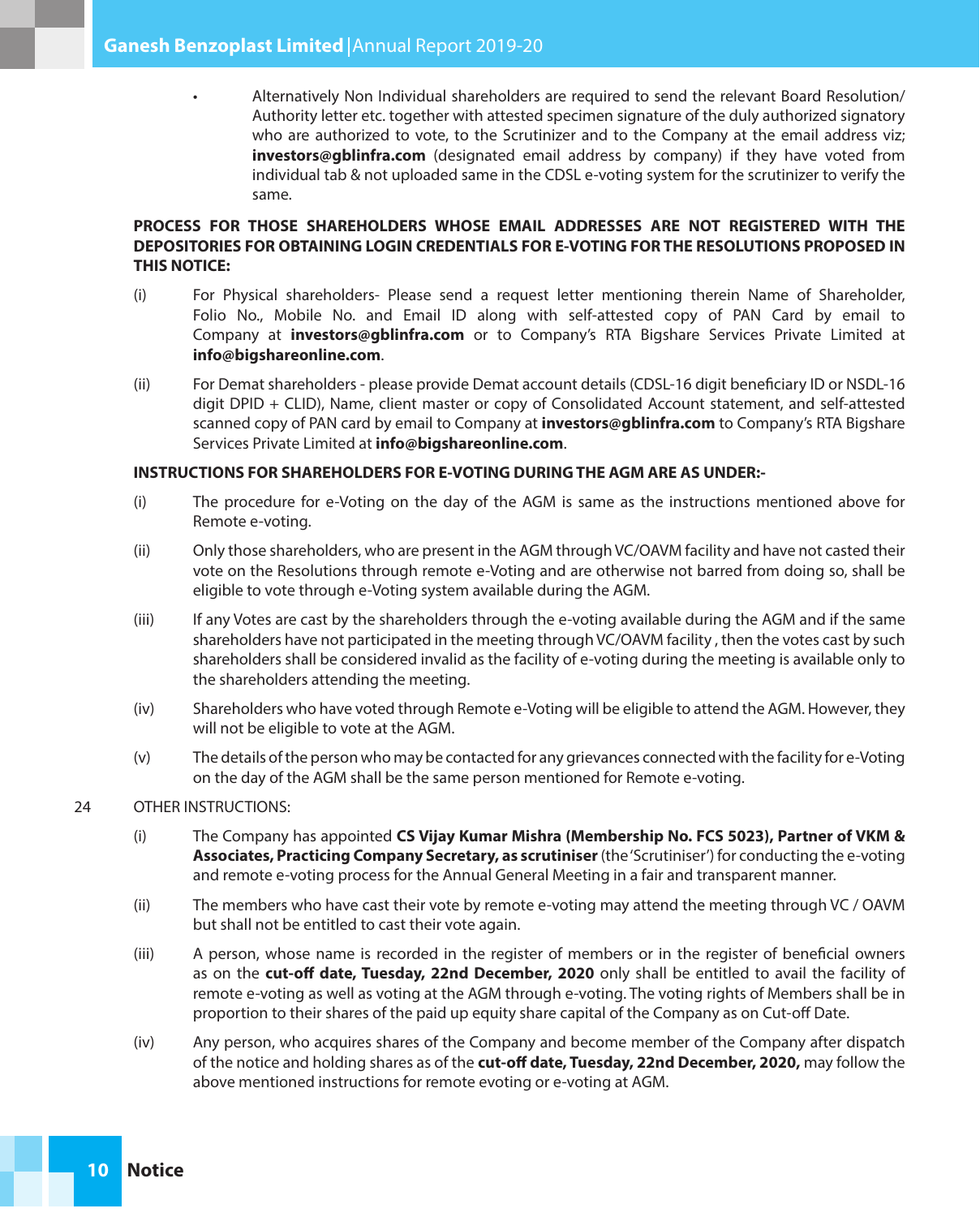- (v) The Scrutiniser shall after the conclusion of voting at the AGM, will count the votes cast at the meeting through e-voting and thereafter unblock the votes cast through remote e-voting and shall make not later than 48 hours of the conclusion of the AGM, a consolidated scrutiniser's report of the total votes cast in favour or against, if any, to the Chairman or a person authorised by him in writing, who shall countersign the same and declare the result of the voting forthwith.
- (vi) The Results declared along with the report of the Scrutiniser shall be placed on the website of the Company **www.gblinfra.com** and on the website of CDSL **www.evotingindia.com** immediately. The Company shall simultaneously forward the results to and BSE Limited, where the shares of the Company are listed.

# **EXPLANATORY STATEMENT AS REQUIRED UNDER SECTION 102(1) OF THE COMPANIES ACT, 2013 ANNEXED TO AND FORMING PART OF THE NOTICE**

### **ITEM NO. 3**

Based on the recommendations of the Nomination and Remuneration Committee of the Company and pursuant to the provisions of Section 161 of the Companies Act, 2013 (the 'Act') and Article 105 of the Articles of Association ('AOA') of the Company, Mr. Niraj Nabh Kumar (DIN 03401815) was appointed as an Additional Director (in the capacity of Independent Director) of the Company with effect from 15th February, 2020. Accordingly, he shall hold office up to the date of the ensuing Annual General Meeting.

Mr Niraj Nabh Kumar is B.Sc., M.Sc. and IRS by qualification and have qualified various Professional and Management Development Courses.

He is Retired Principal Commissioner [Ex-Officio Additional Secretary Government of India]. Mr Kumar has served the Government of India in the Ministry of Shipping for 5 years as Deputy Chairman and Chairman of Jawaharlal Nehru Port Trust (JNPT). He had earlier served for about 25 years in various positions in the Income Tax Department and the Ministry of Finance in Kolkata, Mumbai, New Delhi etc.

Mr Kumar was also Former Chairman of India Ports Global Private Limited. He has also worked as an advisor to Samsara Shipping/Hind Terminals group, leading in shipping, Logistic and warehousing. He has a rich experience of 35 years in finance, administration, fiscal statutes, regulatory mechanism, and government Functioning.

Pursuant to the provisions of Section 161 of the Companies Act, 2013, Mr Niraj Nabh Kumar will hold office up to the date of the ensuing AGM. The Company has received notice in writing under the provisions of Section 160 of the Companies Act, 2013, from a member, proposing the candidature of Mr Niraj Nabh Kumar for the office of Independent Director, to be appointed as such under the provisions of Section 149 of the Companies Act, 2013.

The Company has received from Mr Niraj Nabh Kumar (i) consent in writing to act as director in Form DIR 2 pursuant to Rule 8 of Companies (Appointment & Qualification of Directors) Rules 2014, (ii) intimation in Form DIR 8 in terms of Companies (Appointment & Qualification of Directors) Rules, 2014, to the effect that he is not disqualified under Subsection (2) of Section 164 of the Companies Act, 2013,and (iii) a declaration to the effect that he meets the criteria of independence as provided in Sub-section (6) of Section 149 of the Companies Act, 2013 and SEBI (LODR) Regulations, 2015.

In the opinion of the Board, Mr Niraj Nabh Kumar fulfils the conditions for appointment as Independent Director as specified in the Act and the Listing Regulations and is independent of the management of the Company. Details of Mr Niraj Nabh Kumar is provided in the "Annexure" to the Notice pursuant to the provisions of (i) the Listing Regulations and(ii) Secretarial Standard on General Meetings ("SS-2"), issued by the Institute of Company Secretaries of India. Keeping in view his vast experience, expertise and knowledge, it would be in the interest of the Company that Mr Niraj Nabh Kumar appointed as an Independent Director of the Company to hold office for 5 (five) consecutive years from the date of this Annual General Meeting of the Company upto the conclusion of the 38th Annual General Meeting of the Company to be held in the year 2025.

None of the Directors or Key Managerial Personnel of the Company and their relatives, except, Mr. Niraj Nabh Kumar is concerned or interested, financially or otherwise, in the resolution set out at Item No. 3 of the Notice.

The Board commends the Ordinary Resolution set out at Item No. 3 of the Notice for approval by the members.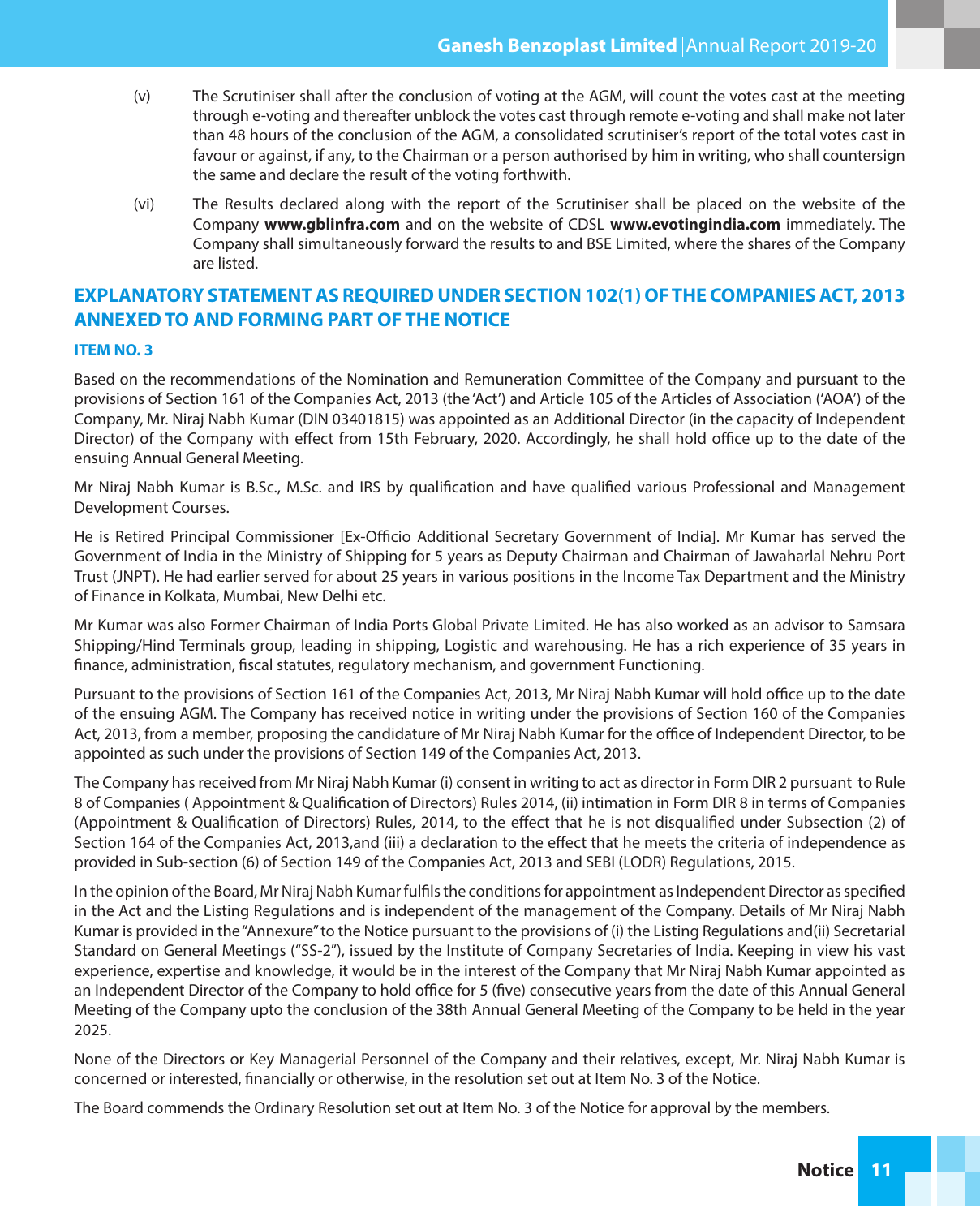#### **ITEM NO. 4**

Mrs. Jagruti Gaikwad (DIN: 07177542) was appointed as Independent Director on the Board of the Company pursuant to the provisions of Section 149 of the Companies Act, 2013 (the "Act") read with the Companies (Appointment and Qualification of Directors) Rules, 2014 and the erstwhile Clause 49 of the Listing Agreement with the stock exchange. She holds office as Independent Director of the Company up to date of 33rd AGM of the company ("first term" in line with the explanation to Sections 149(10) and 149(11)of the Act).

The Nomination and Remuneration Committee of the Board of Directors (the "NRC"), on the basis of the report of performance evaluation of Independent Directors, has recommended the re-appointment of Mrs. Jagruti Gaikwad as Independent Director for a second term of 5 (five) years effective from 29th September, 2020 to 28th September, 2025.

The Board of Directors of the Company, based on the performance evaluation of Independent Directors and as per the recommendation of the NRC, considers that, given her background and experience and contributions made by her during her tenure, the continued association of Mrs. Jagruti Gaikwad would be beneficial to the Company and it is desirable to continue to avail her services as Independent Director. Accordingly, it is proposed to re-appoint Mrs. Jagruti Gaikwad as Independent Director of the Company, not liable to retire by rotation and to hold office for a second term of 5 (five) years effective from 29th September, 2020 to 28th September, 2025.

Section 149 of the Act and provisions of the Securities and Exchange Board of India (Listing Obligations and Disclosure Requirements) Regulations, 2015 ("Listing Regulations") interalia prescribe that an independent director of a company shall meet the criteria of independence as provided in Section 149(6)of the Act.

Section 149(10) of the Act provides that an independent director shall hold office for a term of up to five consecutive years on the Board and shall be eligible for re-appointment on passing a special resolution by the company and disclosure of such appointment in its Board's report. Section 149(11) provides that an independent director may hold office for up to two consecutive terms.

Mrs. Jagruti Gaikwad is not disqualified from being appointed as Director in terms of Section 164 of the Act and has given her consent to act as Director. The Company has received a notice in writing from a member under Section 160 of the Act proposing the candidature of Mrs. Jagruti Gaikwad for the office of Independent Director of the Company.

The Company has also received declaration from Mrs. Jagruti Gaikwad that she meets with the criteria of independence as prescribed both under sub-section (6) of Section 149 of the Act and under the Listing Regulations. In the opinion of the Board, Mrs. Jagruti Gaikwad fulfils the conditions for appointment as Independent Director as specified in the Act and the Listing Regulations and is independent of the management of the Company.

Details of Mrs. Jagruti Gaikwad are provided in the "Annexure" to the Notice pursuant to the provisions of (i) the Listing Regulations and (ii) Secretarial Standard on General Meetings ("SS-2"), issued by the Institute of Company Secretaries of India.

None of the Directors or Key Managerial Personnel of the Company and their relatives, except, Mrs. Jagruti Gaikwad is concerned or interested, financially or otherwise, in the resolution set out at Item No. 4 of the Notice.

The Board commends the Special Resolution set out at item no. 4 of the Notice for approval by the Members.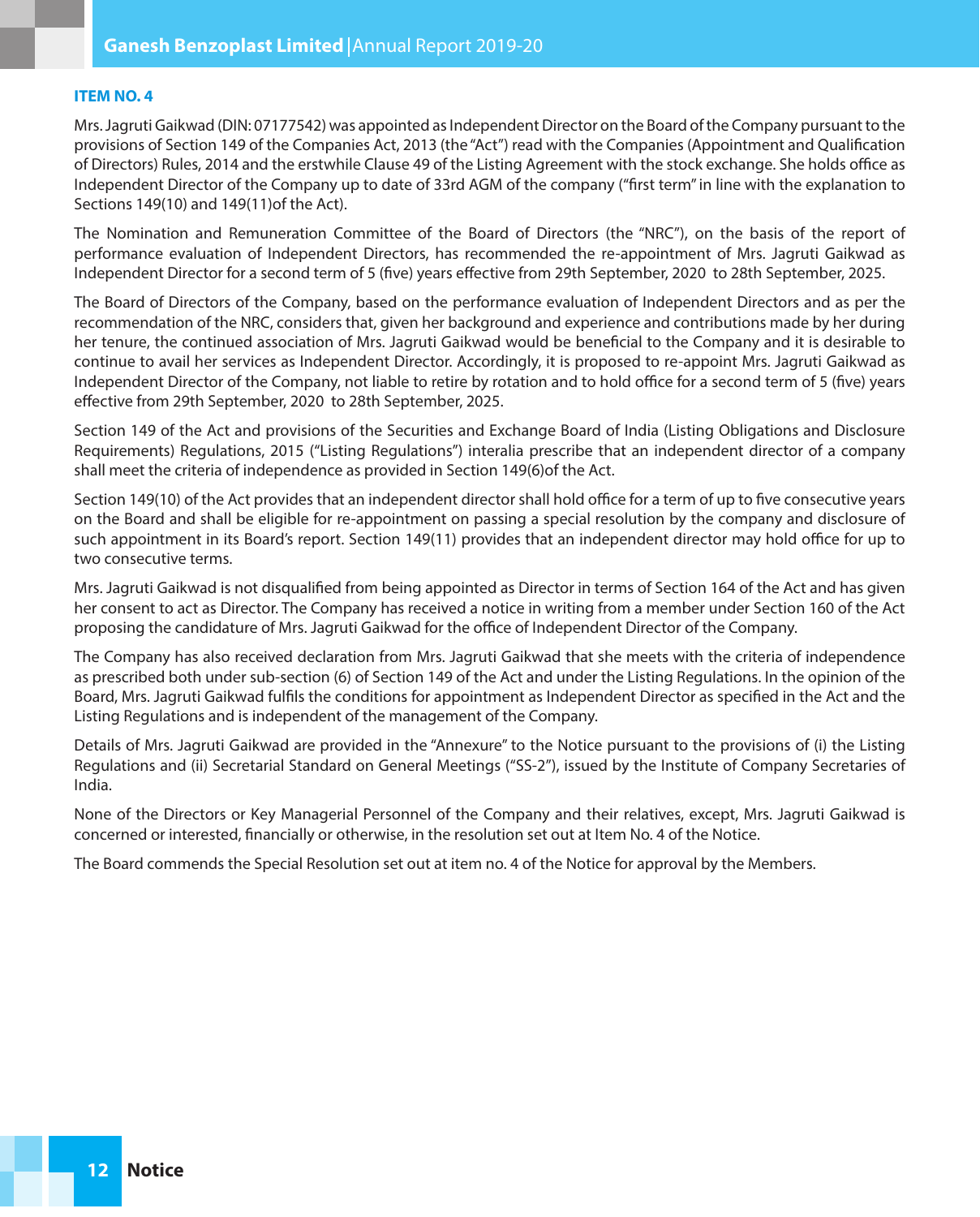#### **ITEM NO. 5**

In pursuance of Section 148 of the Companies Act, 2013 and Rule 14 of the Companies (Audit and Auditors) Rules, 2014, the Board shall appoint an individual/ firm of cost accountant(s) in practice on the recommendations of the Audit Committee, which shall also recommend remuneration for such cost auditor. The remuneration recommended by Audit Committee shall be considered and approved by the Board of Directors and ratified by the shareholders. On recommendation of the Audit Committee at its meeting held on 30th July, 2020, the Board has considered and approved appointment of M/s. S K Agarwal & Associates, Cost Accountants, (Firm Registration No. 100322), for the conduct of the Cost Audit of the Company at a remuneration of  $\bar{\tau}$  1,50,000/- (Rupees One Lac Fifty Thousand Only) plus applicable taxes & reimbursement of out-ofpocket expenses payable for conducting the audit for the Financial Year ending on 31st March, 2021.

Accordingly, consent of the Members is sought for passing an Ordinary Resolution as set out in this item of the Notice for ratification of the remuneration payable to the Cost Auditors for the financial year 2020-21.

The Board of Directors commend the passing of the Ordinary Resolution under Item No. 5 of the accompanying Notice for the approval of the Members of the Company.

None of the Directors and Key Managerial Personnel of the Company and their respective relatives are concerned or interested, financial or otherwise, in the resolution set out at item no. 5.

# **By Order of the Board of Directors**

**Ekta Dhanda Company Secretary**

**13th November, 2020 (ACS: 18796) Regd. Office:** Dina Building, First Floor, 53 Maharshi Karve Road, Marine Lines (East), Mumbai - 400 002

**CIN:** L24200MH1986PLC039836 **Website: www.gblinfra.com**